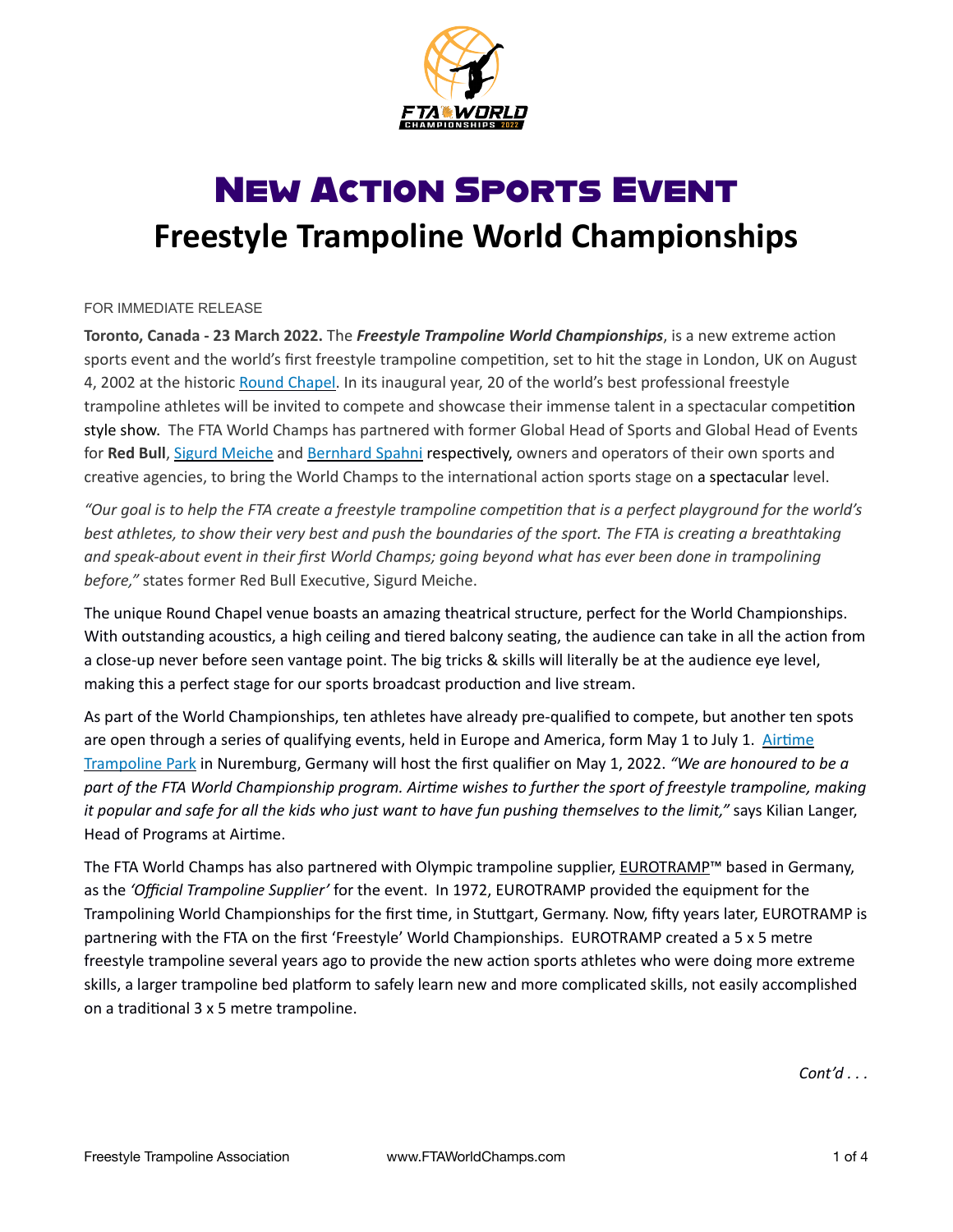*"Since the company was founded, over 60 years ago, there has been one common goal: to build the best and highest quality trampolines in the world,"* says Head of Sales for EUROTRAMP, Rudiger Mosel. *"The entire development, design, production and final assembly, as well as quality assurance of all Eurotramp trampolines, takes place exclusively at our Headquarters in the Swabian town of Weilheim/Teck,"* Mosel adds.

The World Championships first *'Official Qualifier'* event, presented by AIRTIME, allows freestyle trampolinists from across Germany to connect and showcase their skills in a competition environment. These qualifier events are part of the [World Freestyle Trampoline Association](https://www.freestyletrampolineassociation.com/events) (FTA) event series, in partnership with the FTA World Champs, to find the best freestyle athletes in Germany. Airtime will host the live event as part of their festival of freestyle weekend and all flippers age 15+ are encouraged to attend.

The freestyle trampoline community, is still a movement in its infancy but has steadily grown over the past 10 years with the explosion of trampoline parks opening up in cities around the world. More kids today than a decade or two ago will go to trampoline parks like AIRTIME to learn their skills, which they then safely translate into use on their own backyard trampoline and in competitions like the World Championships.

The FTA World Champs is a culmination of the past 6 years of events hosted by the FTA. This gathering of the world's best freestyle trampoline athletes is intended to help raise awareness for the emerging sport of freestyle trampoline, improve safety and training standards, and inspire a new generation of trampoline athletes around the world!

### **About Airtime Trampoline Park**

AIRTIME is a spring-loaded urban playground made up of thousands of square metres of interlocking trampolines packed with a range of activities for everyone to enjoy - foam pits, high performance trampolines, high wire course, fitness area, gaming area with AR interactive trampoline based games by Valo Motion™ and Zumba style fitness classes.

As leaders of the German trampoline park industry, Airtime is also working towards regulating the industry in the hope that all trampoline parks will be required to meet the same standards so there is peace of mind for the public who use the facilities.

*"Trampolining can be classified as an extreme sport, so from day one safety has been our number 1 priority,"* says Kilian Langer, Head of Programs at Airtime. "*Here at Airtime Trampolin Park we are most proud of our quality in staff and equipment. Furthermore we see everything as a possibility to learn new skills. Meaning we allow more than other parks, because we make our own thoughts regarding our equipment. We don't just copy what the manufacturer tells us. We want everyone learn cool stuff in the safest possible environment."*

AIRTIME offers a wide range of classes from professional trampoline coaches, partnered with the FTA and Greg Roe to deliver the best courses. The experienced professionals guide athletes of all ages through the steps and progressions they need to learn new skills on the trampoline safely and successfully. Kilian explains, *"It doesn't matter whether you are an absolute beginner or an advanced jumper, everything is easier when you have fun, so we aim for a really fun atmosphere. We are thrilled to be presenting the World Championships Qualifier here in Nuremburg for the first time and will support our German athletes who will travel to London in August with lots of enthusiasm and team spirit."*

*Cont'd . . .*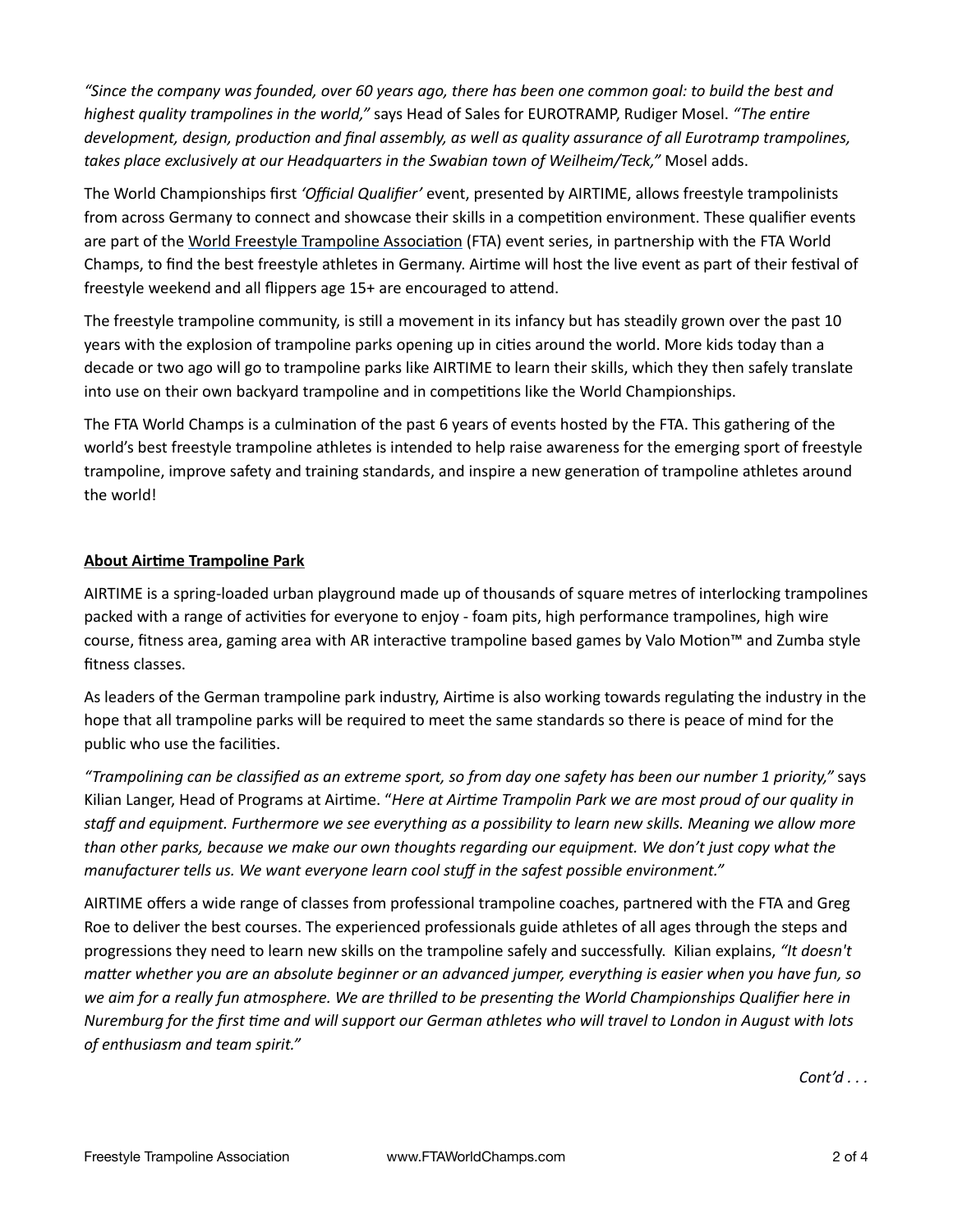#### **About Founders Roe & McGeer**

Roe, a Former National Team Canadian Trampolinist who is known in the acrobatic world for his insane stunts on social media, as well as his appearances on popular TV shows such as [America's Got Talent](https://www.youtube.com/watch?v=RjjmB1vl3Fw) will MC and co-host the event. Roe is a well known influencer in both the traditional and freestyle trampoline community. He is internationally recognized for his education programs and as the ambassador of freestyle trampoline, partnering with many trampoline brands to bring awareness to the sport and hosting many competitions around the world. While encouraging the sport of trampoline he has created a style that mixes complex acrobatic and physiological principals and developed them into a unique fun and easily applied coaching style which is celebrated throughout the International competitions he helps to coordinate.

McGeer, a sports marketing specialist, has 20 years in event planning and management, as well as marketing and was the former Team Manager for the Subaru Canada Rally Team, where she secured the sport's first National sponsorship and first multi-year television contract with The Sports Network (TSN) in Canada. In 2002 she founded inGear Productions, a global digital marketing agency which now co-produces television documentaries and content creation for a wide variety of sports brands.

#### **History of the Sport**

The FTA World Champs is the brainchild of the [Freestyle Trampoline Association](http://www.freestyletrampolineassociation.com) (FTA) founders, [Greg Roe](https://www.youtube.com/watch?v=G_xZQOMmamk&list=PLzMCilhwGYueIbTIirq93i_nZJ2KL5XQY) and [Trish McGeer,](http://www.ingearproductions.com) co-owners of GRT Network Inc. and co-ordinators of the event. Still its infancy, the new freestyle trampoline competition is set to become the pinnacle of events for this emerging new community of extreme athletes. The FTA World Championships is a Trampoline Battle, where the best athletes in the world face-off to see who has the most Creative, Difficult and best Executed combos on a **EUROTRAMP** Freestyle Trampoline.

The World Champs was born from a sport that originated in the backyards and gardens of hundreds of kids around the world who took to their garden trampolines and proudly showed off their skills and 'new learns' on Instagram. In 2017 the sport was officially coined *"The Sport Born On Instagram" (L.A Times)* in and with it the world's first garden trampoline competition was created by the FTA.

Roe & McGeer, quickly saw the sport as a community that were looking for a way to showcase their skills, so more events were added to the calendar in the years to follow, including a GTGames in both Europe and New Zealand. Fast forward 3 years and the first Supertramp competition was held in Europe, called 'Freestyle Frenzy.' This event captured the live audiences with high flying skills never before seen in competition. The best in the world were then invited to compete at the Freestyle Frenzy Championships in 2019 in The Netherlands. This event became the impetus for the new World Championships. Now, as the world transitions out of a global pandemic, the FTA is taking the freestyle community to a whole new level by hosting the World's First Freestyle Trampoline Championships!